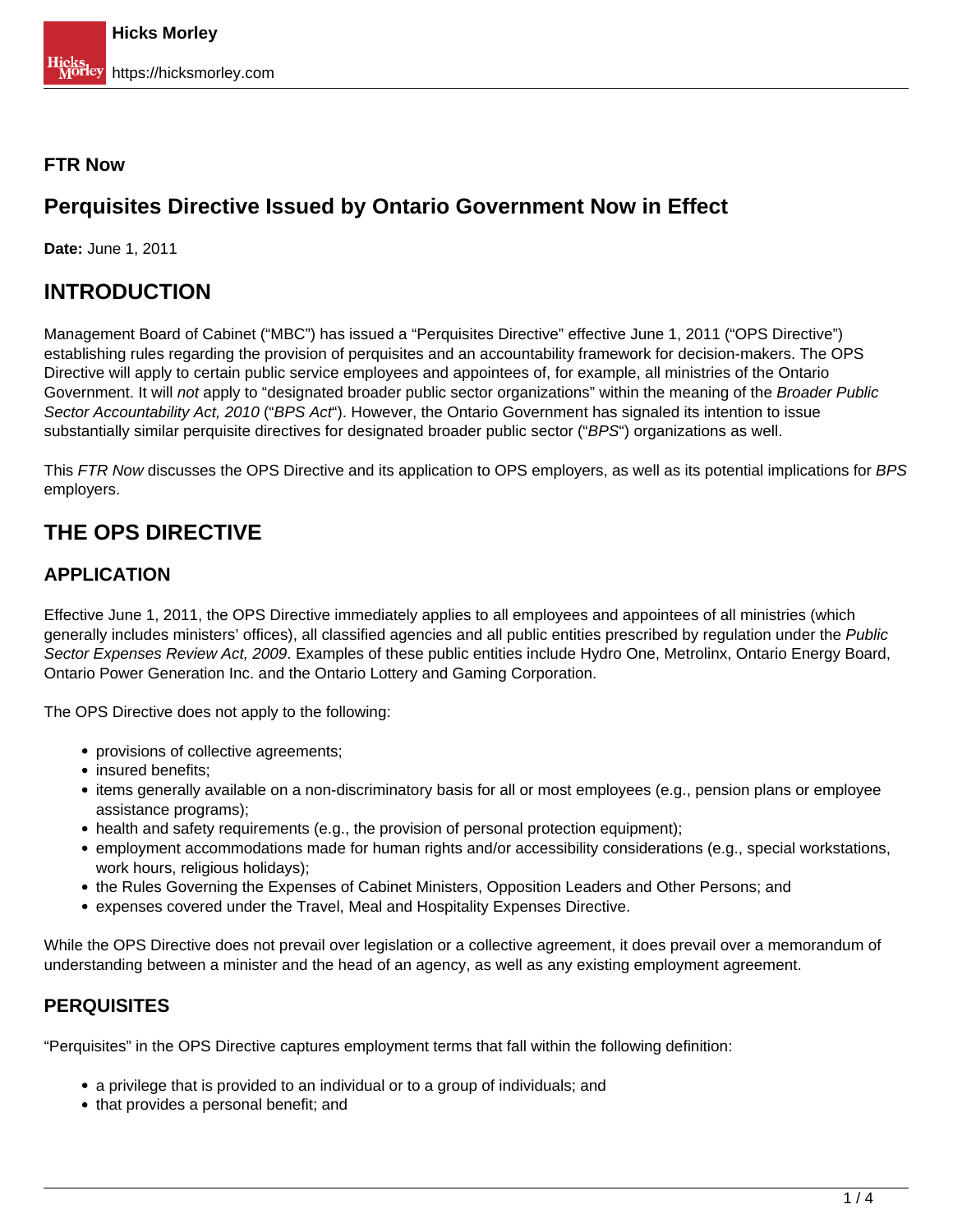- that is not generally available to others; and
- is not a business-related requirement.

### **SPECIAL CONSIDERATION**

With respect to items that are captured by the perquisites definition set out above, in limited and exceptional circumstances, "special consideration" may be granted to allow employers to provide an individual or group with a particular perquisite. Prior approval of the Government, supported by a business case, must be obtained before offering or providing any special consideration. An allowable special consideration is not considered to be a perquisite because it is a business-related requirement for the effective performance of an individual's job and is based on an approved business case.

The OPS Directive requires that information regarding these allowable special considerations must be publicly available. It also sets out an "accountability framework", which establishes who has authority for approval of special considerations provided within an organization.

The following perquisites are not allowed in any circumstances, and cannot be provided even as a special consideration:

- club memberships for personal recreation or socializing purposes, such as fitness clubs, golf clubs or social clubs;
- seasons tickets to cultural or sporting events;
- clothing allowances not related to health and safety or special job requirements;
- access to private health clinics medical services outside those provided by the provincial healthcare system or by the employer's group insured benefit plans;
- professional advisory services for personal matters, such as tax or estate planning.

These perquisites cannot be provided by any means, including an offer of employment letter, an employment contract, or a reimbursement of an expense.

### **BPS ACT**

The OPS Directive does not apply to BPS employers. However, it is anticipated that any subsequently issued directive applicable to BPS employers will be substantially similar to the OPS Directive.

A BPS directive will find its authority in the BPS Act. That Act imposes new rules and higher accountability standards for the BPS around the use of external lobbyists, consultants and expenses. Of relevance to this discussion are the recent amendments to the BPS Act which pertain to perquisites applicable to the "designated broader public sector", as set out below.

"Designated broader public sector organization" is a defined term in the BPS Act and includes, among other groups, hospitals, school boards, universities and colleges, children's aid societies as defined by subsection 15 (2) of Part I of the Child and Family Services Act, community care access corporations, publicly funded organizations that received 10 million dollars or more in public funding in the previous fiscal year from the Government of Ontario and other prescribed organizations.

The BPS Act is now in force (with the exception of certain provisions relating to freedom of information).

### **SCHEDULE 4 OF THE BUDGET ACT**

In its March 2011 Budget, the Government proposed an amendment to the BPS Act through Schedule 4 of the Better Ontario for Tomorrow Act (Budget Measures), 2011 ("Budget Act"). Schedule 4 of the Budget Act has received Royal Assent but, as of yet, has not been proclaimed into force.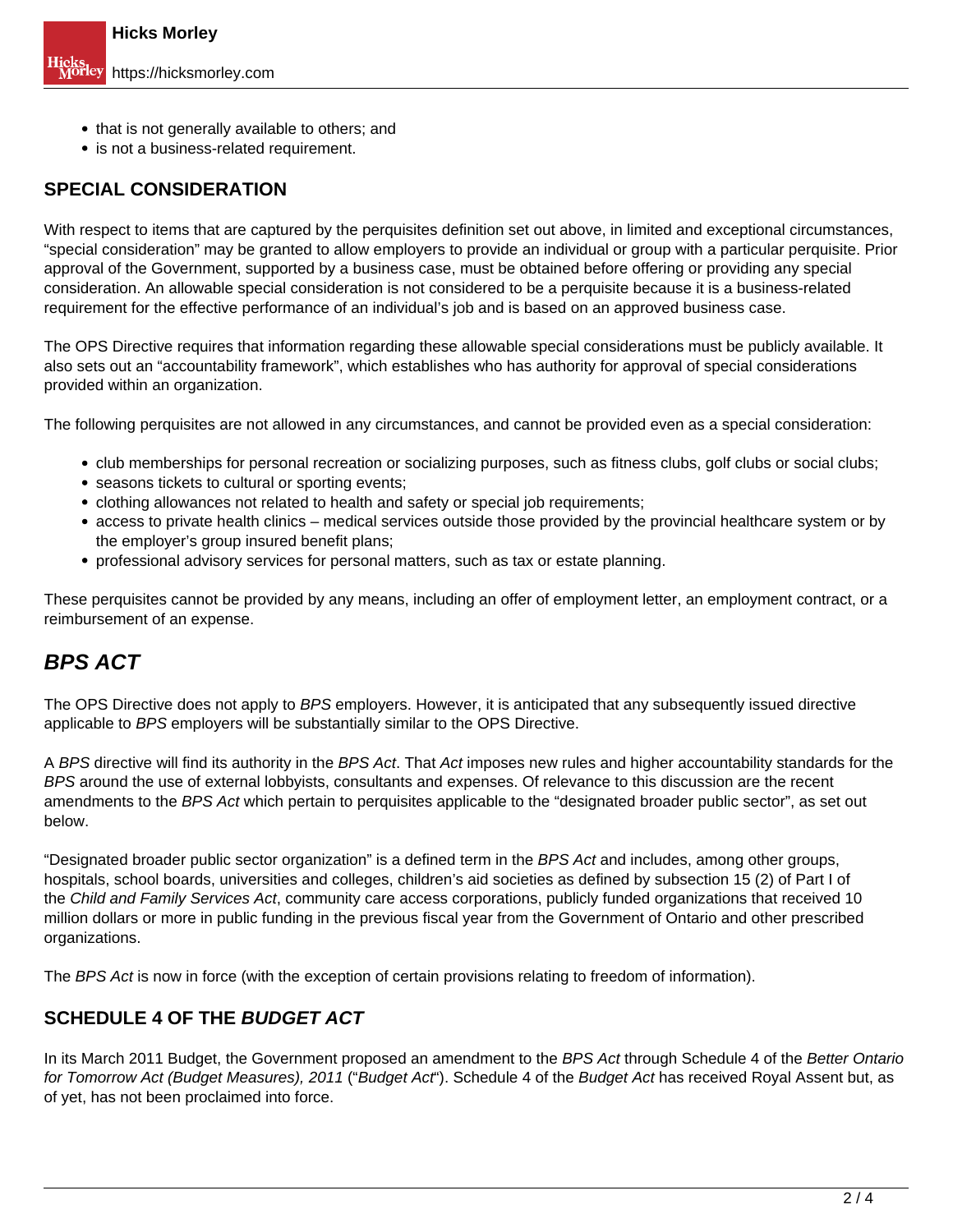Schedule 4 amends the BPS Act to authorize the MBC to issue directives requiring designated BPS organizations to establish rules about perquisites. Specifically, it amends the BPS Act by adding Part IV.1, "Perquisites". The new section 11.1(1) states that the MBC "may issue directives requiring designated broader public sector organizations to establish rules about perquisites". Allowable perquisites are defined as those which meet the requirements set out in the rules made under the directives; non allowable perquisites are defined as those that do not meet those requirements.

Pursuant to section 11.1(4), the directives may require designated BPS organizations to establish certain rules, such as imposing restrictions on who may receive perquisites, requiring specific information to be supplied in support of a perquisite or establishing procedural requirements for providing or using perquisites. Compliance is mandatory for the designated BPS organizations to which the directives apply (s. 11(5)).

Section 11.2 permits the MBC "to make guidelines with respect to allowable perquisites for publicly funded organizations". "Publicly funded organization" is also a defined term and means "every authority, board, commission, committee, corporation, council, foundation or organization that received public funds in the previous fiscal year of the Government of Ontario", but the definition sets out certain exclusions, including all ministries and agencies of the Government. Compliance with the guidelines issued in respect of publicly funded organizations that received less than 10 million dollars in the prior year will be voluntary.

## **IMPLICATIONS**

### **OPS**

The OPS Directive is effective June 1, 2011. OPS employers should now be reviewing existing employment arrangements and policies to determine if there are existing perquisites, and whether such perquisites would require approval as a special consideration to be continued.

If it is determined that a perquisite is no longer allowable, notice of its discontinuance should immediately be given to the affected employee. If special consideration for a perquisite is required, steps should be taken to gain the requisite approval.

### **BPS**

It is reasonable to assume that the directive to be issued under the BPS Act will contain substantially similar restrictions and processes for approval of allowable perquisites.

Any directive issued under the BPS Act will likely be made public before its effective date. It is also likely that the list of perquisites no longer allowed under the OPS Directive will apply equally to other sectors. In this respect, BPS employers should keep the list of perquisites in the OPS Directive in mind while reviewing existing employment arrangements and policies, to determine whether, under this framework, any current perquisites are disallowed or would require approval as a special consideration.

Of particular note to employers engaging in a review of existing employment arrangements is section 21 of the BPS Act. It states that any provision in an agreement that conflicts with a requirement under Part IV.1 (as well as other Parts) "is not valid or enforceable by any party to the agreement, **whether the agreement was entered into before or after** the coming into force of that Part" (emphasis added). Further, section 23(1) states that there can be no compensation arising from the invalidity or unenforceability of an agreement by virtue of the operation of section 21.

This suggests that any perquisites in an employment arrangement currently in existence can be removed without compensation paid by the employer.

In addition, an employer's liability with respect to the changes to employment contracts resulting from the legislation is